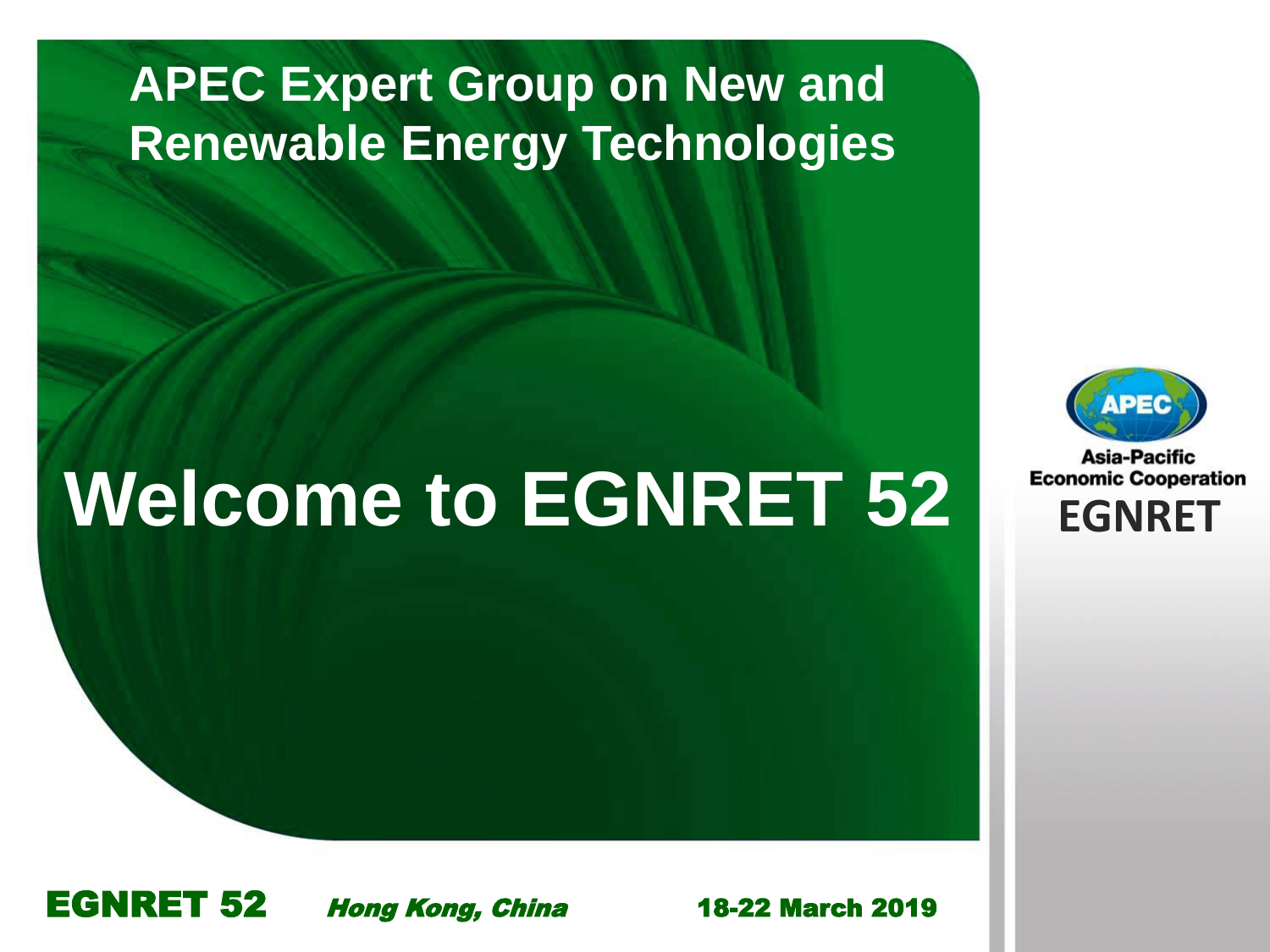

## **Introduction & Adoption of Agenda**



**Asia-Pacific Economic Cooperation EGNRET EGNRET**

**EGNRET Chair Dr. Tom H.T. Lee HTLEE@itri.org.tw**

**20 March 2019**



**Hong Kong, China 18-22 March 2019**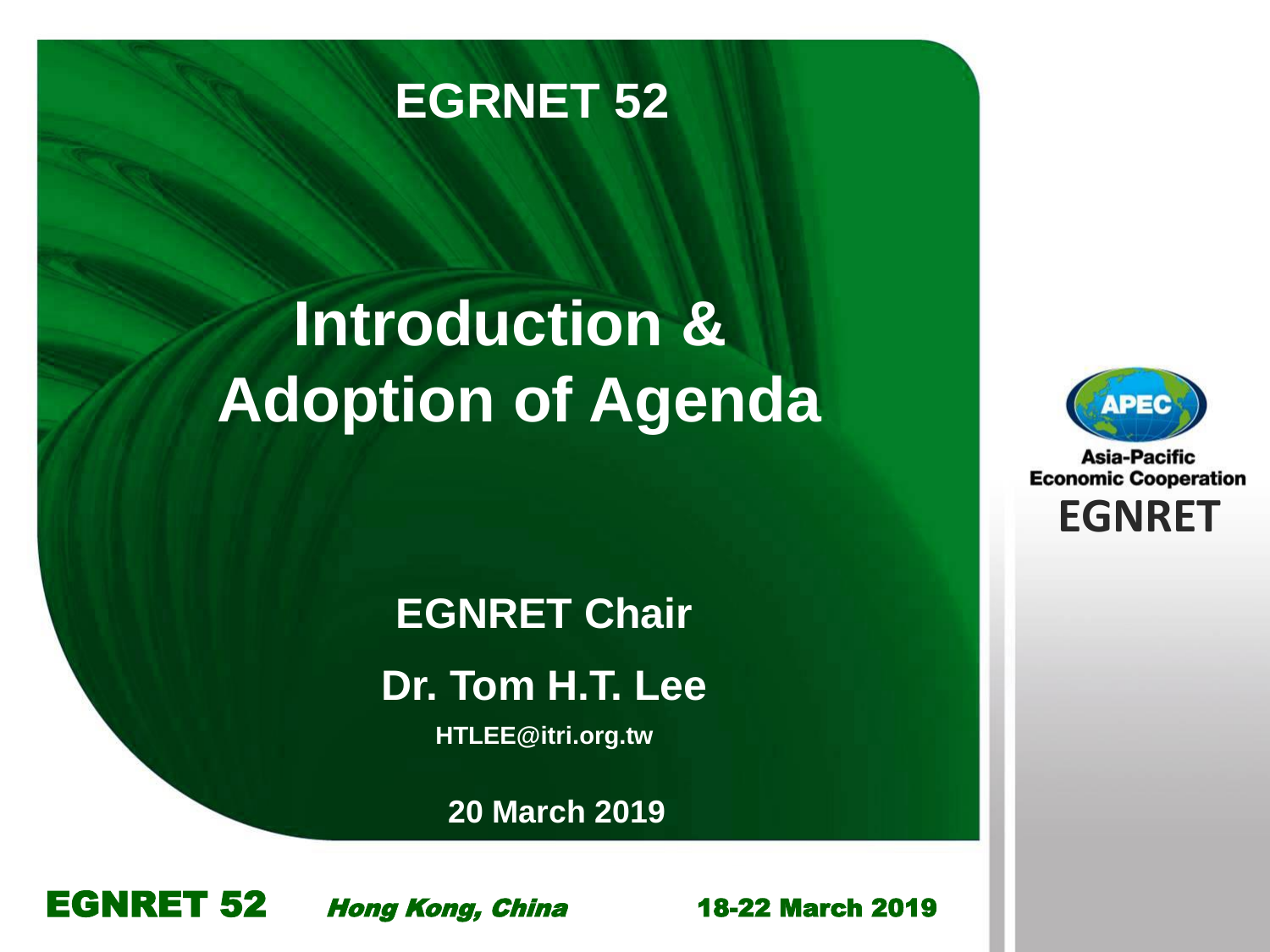## **Overall Schedule**

**APEC Asia-Pacific Economic Cooperation** 

| <b>20 Mar.</b> |                                                 | <b>21 Mar.</b>                    |                | <b>22 Mar.</b>                         |                                                 |                                       |
|----------------|-------------------------------------------------|-----------------------------------|----------------|----------------------------------------|-------------------------------------------------|---------------------------------------|
| Wednesday      |                                                 | <b>Thursday</b>                   |                | <b>Friday</b>                          |                                                 |                                       |
| 09:00<br>12:20 | <b>EGEE&amp;C + EGNRET Joint Meeting</b><br>(1) |                                   | 09:00<br>15:30 | <b>EGEE&amp;C 53</b><br><b>Meeting</b> | <b>EGNRET 52</b><br><b>Meeting</b>              | <b>Technical</b><br><b>Site Visit</b> |
| 13:30<br>17:00 | <b>EGEE&amp;C 53</b><br><b>Meeting</b>          | <b>EGNRET52</b><br><b>Meeting</b> | 15:30<br>17:00 |                                        | <b>EGEE&amp;C + EGNRET Joint</b><br>Meeting (2) |                                       |
| 18:00<br>21:00 | <b>Welcome Dinner</b>                           |                                   |                |                                        |                                                 |                                       |

**Page 3 EGNRET 52 Hong Kong, China 18-22 March 2019 EGNRET**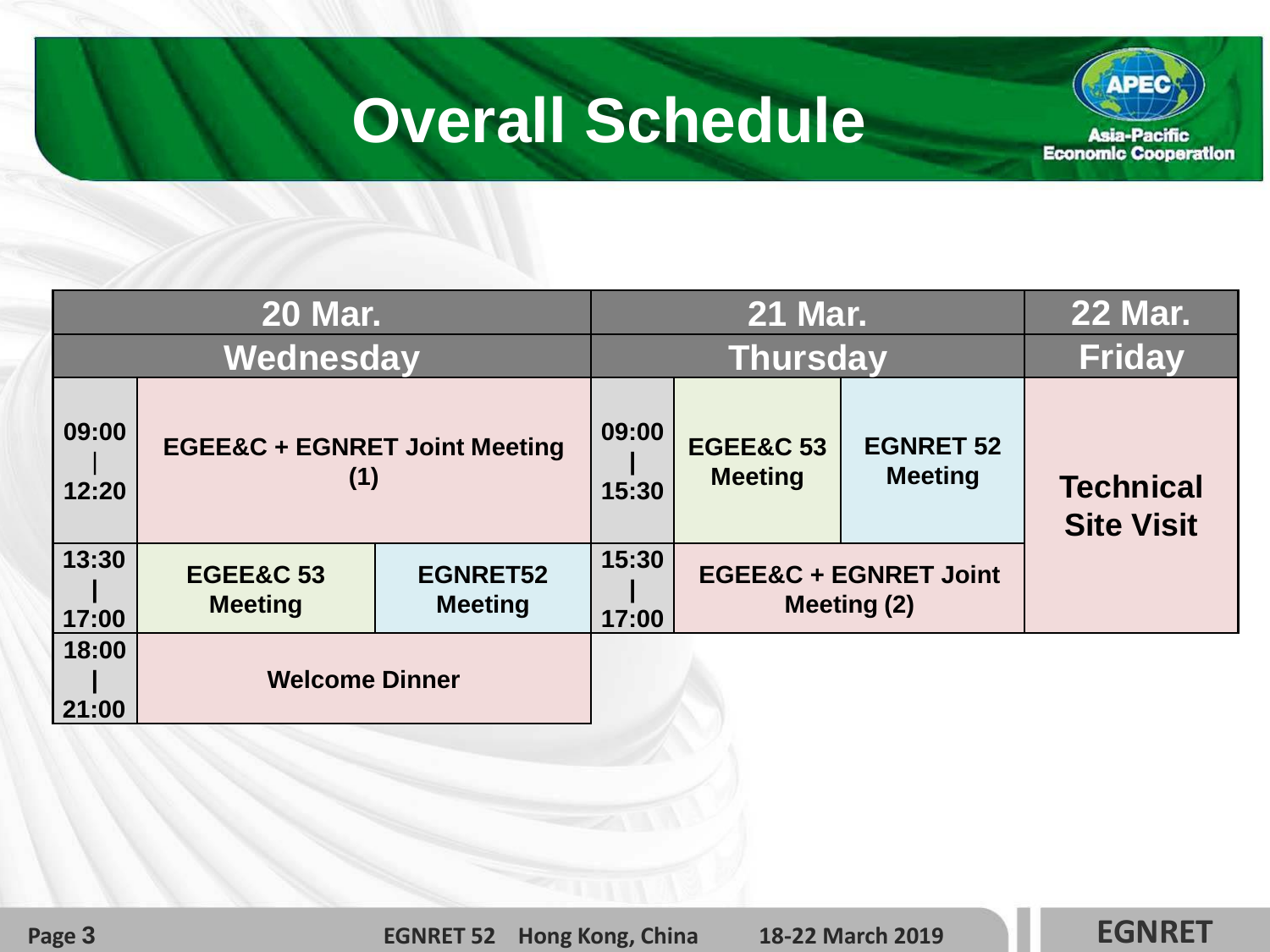### **EGNRET 52 Wednesday, 20 Mar. 2019**



| 13:30-13:40 | <b>Official Welcome</b>                                                         | Hong Kong, China          |  |
|-------------|---------------------------------------------------------------------------------|---------------------------|--|
| 13:40-13:45 | Introduction and Adoption of Agenda                                             | <b>EGNRET Chair</b>       |  |
| 13:45-14:05 | <b>EGEDA Presentation</b>                                                       | <b>EGEDA</b>              |  |
| 14:05-14:25 | <b>APERC Presentation</b>                                                       | APERC                     |  |
| 14:25-14:45 | <b>APSEC Presentation</b>                                                       | <b>APSEC</b>              |  |
| 14:45-15:05 | <b>LCMT-TF Presentation</b>                                                     | <b>LCMT-TF</b>            |  |
| 15:05-15:20 | <b>Coffee Break</b>                                                             |                           |  |
| 15:20-15:50 | Waste-to-Energy in Hong Kong, China<br>(by Environmental Protection Department) | Hong Kong, China          |  |
| 15:50-16:10 | <b>Progress / Status of Current EGNRET Projects</b>                             | <b>EGNRET Secretariat</b> |  |
| 16:10-17:00 | <b>EGNRET Projects Report</b>                                                   | Economies                 |  |
| 17:00       | Adjourn                                                                         | <b>EGNRET Chair</b>       |  |
| 18:00       | <b>Welcome Dinner</b>                                                           |                           |  |

**Page 4 EGNRET 52 Hong Kong, China 18-22 March 2019 EGNRET**

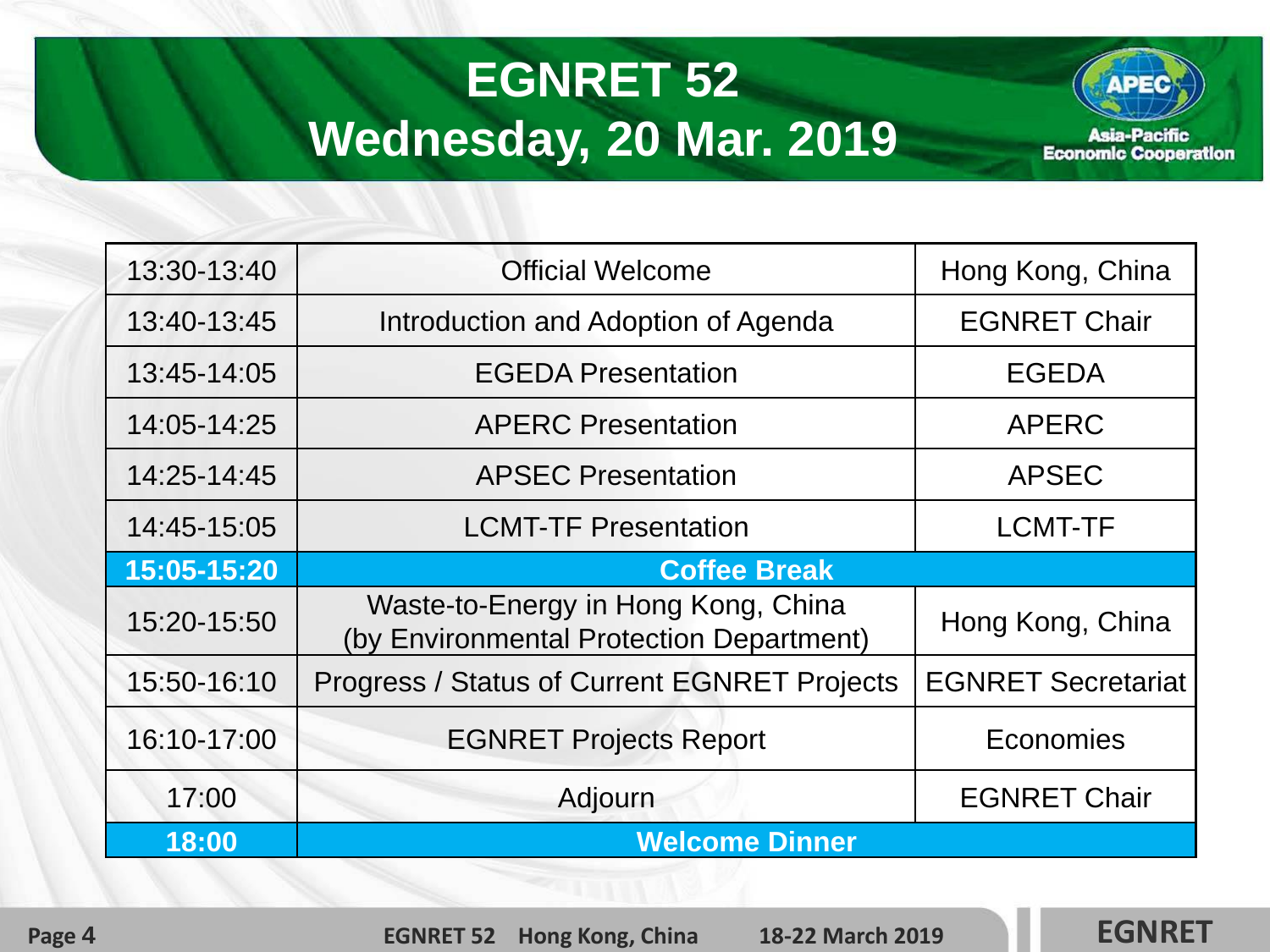### **EGNRET 52 Thursday, 21 Mar. 2019**



| 09:00-10:20 | Member Economy Presentations (20 mins each)<br>Meeting Theme: Waste to Energy in Urbanized Cities                            | Economies                                          |
|-------------|------------------------------------------------------------------------------------------------------------------------------|----------------------------------------------------|
| 10:20-10:40 | <b>Coffee Break</b>                                                                                                          |                                                    |
| 10:40-12:10 | <b>Member Economy Presentations</b>                                                                                          | Economies                                          |
| 12:10-13:30 | <b>Lunch Break</b>                                                                                                           |                                                    |
| 13:30-14:30 | <b>Discussion</b><br>Cross fora / organizations Cooperation<br><b>Policy Dialogue</b><br>$\overline{\phantom{0}}$            | <b>EGNRET</b><br>$\blacksquare$<br>Chair           |
| 14:30-15:00 | <b>EGNRET Administration &amp; Operations</b><br><b>Coming Events and Next Expert Group Meeting</b><br><b>Other Business</b> | <b>EGNRET</b><br>$\overline{\phantom{0}}$<br>Chair |
| 15:00-15:30 | <b>Coffee Break</b>                                                                                                          |                                                    |

| <b>EGNRET and EGEE&amp;C Joint Meeting (2)</b> |                                                                                                                                                                       |                                    |  |
|------------------------------------------------|-----------------------------------------------------------------------------------------------------------------------------------------------------------------------|------------------------------------|--|
| 15:30-15:45                                    | <b>EGEE&amp;C 53 Outcomes</b>                                                                                                                                         | EGEE&C                             |  |
| 15:45-16:00                                    | <b>EGNRET 52 Outcomes</b>                                                                                                                                             | <b>EGNRET</b>                      |  |
| 16:00-16:45                                    | Discussion:<br>Key Areas for Collaborative Actions between EGEE&C and<br><b>EGNRET</b><br><b>Quick Opportunities for Joint Activities</b><br>$\overline{\phantom{a}}$ | EGEE&C and<br><b>EGNRET Chairs</b> |  |
| 16:45-17:00                                    | <b>Review Outputs of Joint Discussion</b>                                                                                                                             | EGEE&C and<br><b>EGNRET Chairs</b> |  |
| 17:00                                          | <b>Closing Remarks</b>                                                                                                                                                | Hong Kong, China                   |  |

**Page 5 EGNRET 52 Hong Kong, China 18-22 March 2019 EGNRET**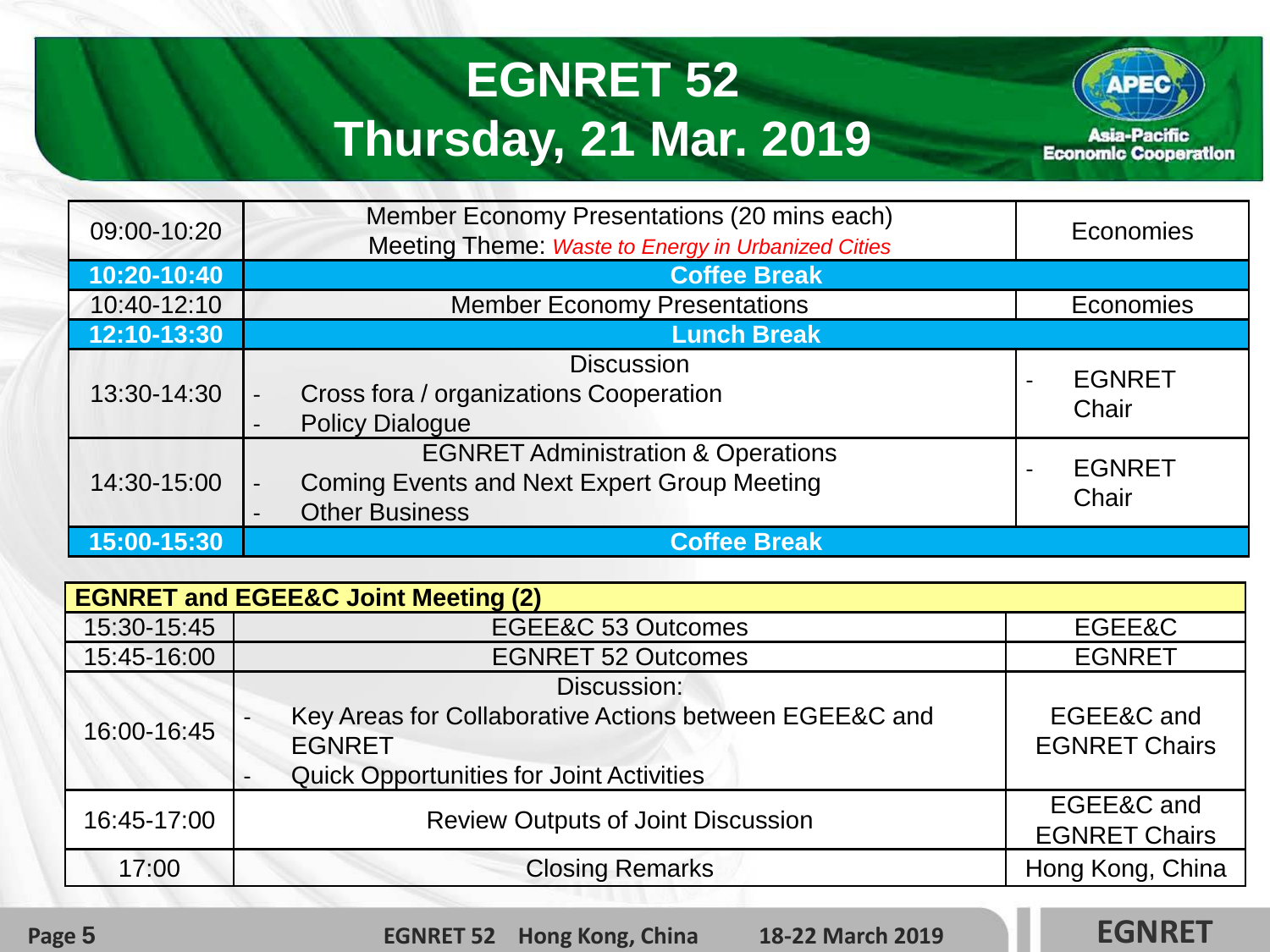### **EGNRET 52 Thursday, 21 Mar. 2019**



#### **Member Economy Presentations**

#### *Waste to Energy in Urbanized Cities*

| 09:00-09:20 | <b>Hong Kong, China</b> |
|-------------|-------------------------|
| 09:20-09:40 | <b>Indonesia</b>        |
| 09:40-10:00 | <b>Japan</b>            |
| 10:00-10:20 | <b>Philippines</b>      |
| 10:20-10:40 | <b>Coffee Break</b>     |
| 10:40-11:10 | <b>Singapore</b>        |
| 11:10-11:30 | <b>Chinese Taipei</b>   |
| 11:30-11:50 | <b>Thailand</b>         |
| 11:50-12:10 | <b>USA</b>              |
| 12:10-13:30 | <b>Lunch Break</b>      |

**Page 6 EGNRET 52 Hong Kong, China 18-22 March 2019 EGNRET**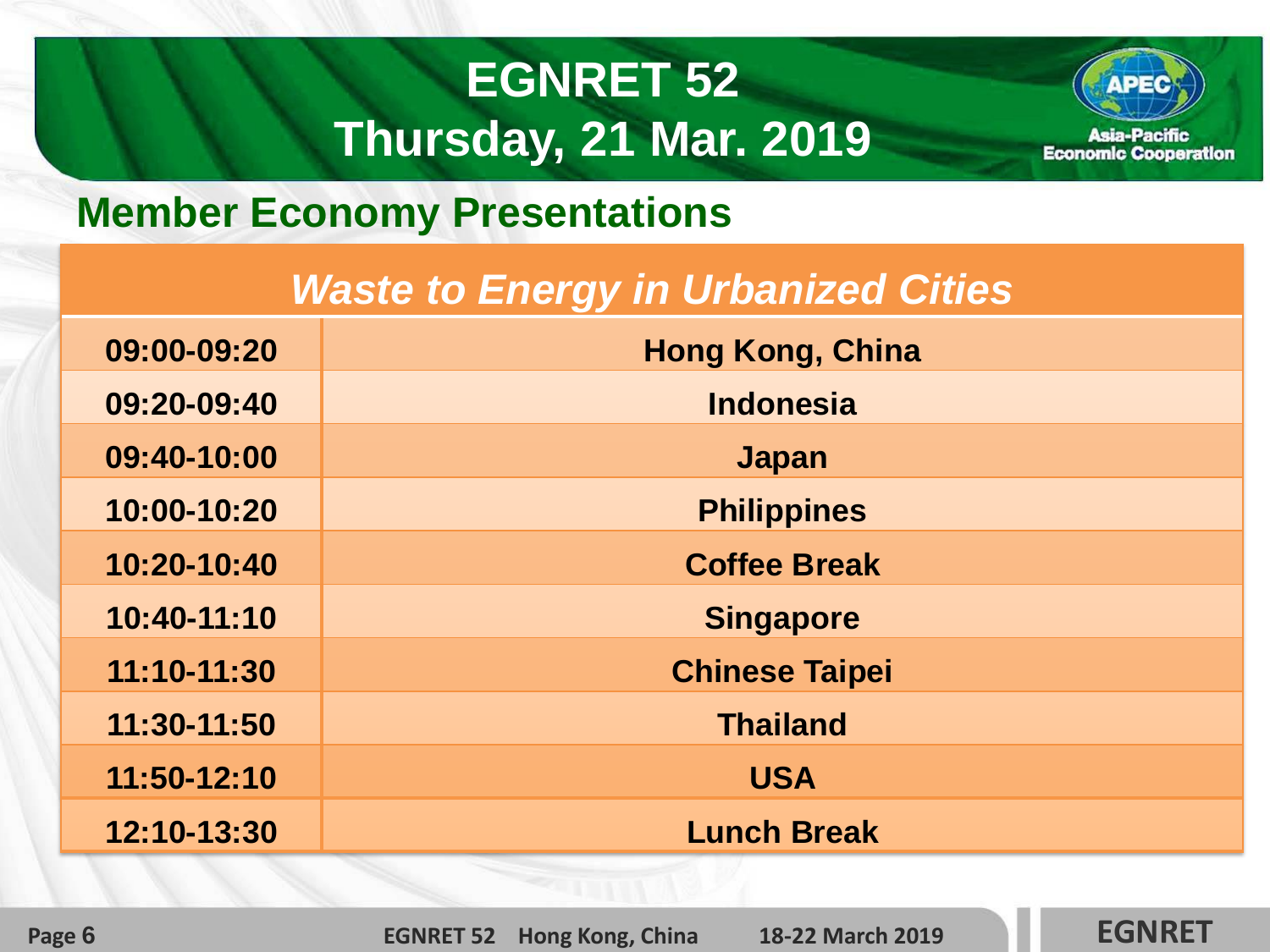#### **EGNRET 52 Friday, Mar. 22, 2019**



| Technical site visit (EGNRET + EGEE&C)<br>Friday, 22 March 2019 |                                                                    |  |  |
|-----------------------------------------------------------------|--------------------------------------------------------------------|--|--|
| <b>Time</b>                                                     | <b>Activity</b>                                                    |  |  |
| 9:00                                                            | Meet at the Hotel Lobby                                            |  |  |
| $09:00 - 10:30$                                                 | Technical Site Visit to Zero Carbon Building (ZCB)                 |  |  |
| $10:30 - 12:45$                                                 | Technical Site Visit to The Chinese University of Hong Kong (CUHK) |  |  |
| $12:45 - 14:40$                                                 | Lunch at CW CHU College, CUHK                                      |  |  |
| $14:40 - 17:00$                                                 | Technical Site Visit to International Commerce Centre (ICC)        |  |  |







**Zero Carbon Building University Library, CUHK International Commerce Centre**

**Page 7 EGNRET 52 Hong Kong, China 18-22 March 2019 EGNRET**